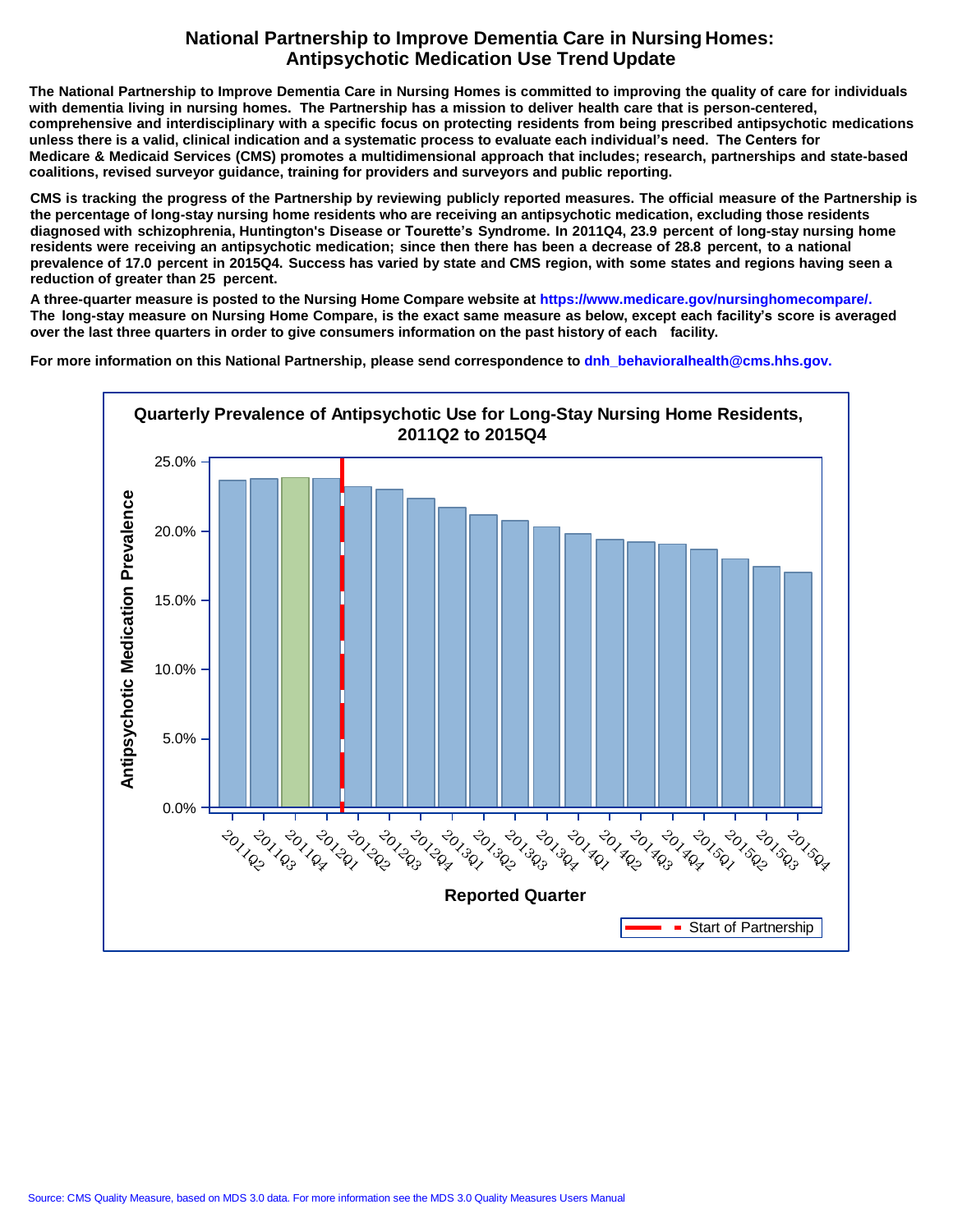## **Partnership to Improve Dementia Care in Nursing Homes Antipsychotic Drug use in Nursing Homes TrendUpdate Quarterly Prevalence of Antipsychotic Use for Long-Stay Residents, CMS Regions 2011Q2 to 2015Q4**

**CMS Region- and State-specific data are displayed below. These data show the change in the single-quarter prevalence of antipsychotic medication use amongst long-stay residents since 2011Q2 and shows the change since the start of the Partnership.**



| <b>Region</b> |       | 2011Q4 2012Q1 |       |       |       |       |       | 2012Q2 2012Q3 2013Q3 2013Q4 2014Q1 2014Q2 2014Q3 2014Q4 2015Q1 |       |       |       | 2015Q2 2015Q3 2015Q4 |       |       | Percentage point<br>difference<br>(2011Q4-2015Q4) | % Change |
|---------------|-------|---------------|-------|-------|-------|-------|-------|----------------------------------------------------------------|-------|-------|-------|----------------------|-------|-------|---------------------------------------------------|----------|
| National      | 23.9% | 23.8%         | 23.2% | 23.0% | 20.8% | 20.3% | 19.79 | 19.4%                                                          | 19.2% | 19.1% | 18.68 | 17.96                | 17.43 | 17.00 | $-6.87$                                           | $-28.8%$ |
| Region 01     | 26.2% | 26.0%         | 25.1% | 24.5% | 21.4% | 20.5% | 19.74 | 19.4%                                                          | 19.6% | 19.6% | 19.12 | 18.40                | 18.09 | 17.97 | $-8.26$                                           | $-31.5%$ |
| Region 02     | 20.1% | 20.0%         | 19.5% | 19.4% | 17.4% | 17.1% | 16.78 | 16.3%                                                          | 16.2% | 16.1% | 15.72 | 14.92                | 14.65 | 14.49 | $-5.59$                                           | $-27.9%$ |
| Region 03     | 21.8% | 21.8%         | 21.1% | 21.0% | 18.6% | 18.1% | 17.73 | 17.4%                                                          | 17.2% | 17.1% | 16.88 | 16.16                | 16.08 | 15.70 | $-6.12$                                           | $-28.0%$ |
| Region 04     | 25.5% | 25.4%         | 24.9% | 24.2% | 20.9% | 20.5% | 20.24 | 20.0%                                                          | 19.9% | 20.0% | 19.60 | 18.77                | 18.24 | 17.83 | $-7.69$                                           | $-30.1%$ |
| Region 05     | 22.7% | 22.7%         | 22.1% | 22.2% | 20.5% | 19.9% | 19.55 | 19.1%                                                          | 19.1% | 19.0% | 18.63 | 17.84                | 17.53 | 16.81 | $-5.90$                                           | $-26.0%$ |
| Region 06     | 28.2% | 28.3%         | 27.6% | 27.6% | 25.6% | 25.1% | 24.40 | 23.8%                                                          | 23.2% | 22.6% | 22.10 | 21.48                | 20.26 | 19.56 | $-8.62$                                           | $-30.6%$ |
| Region 07     | 24.5% | 24.4%         | 23.8% | 23.6% | 22.4% | 22.1% | 21.65 | 21.2%                                                          | 21.0% | 20.7% | 20.32 | 19.60                | 18.88 | 18.45 | $-6.02$                                           | $-24.6%$ |
| Region 08     | 21.4% | 21.5%         | 21.4% | 20.9% | 18.5% | 18.1% | 17.77 | 17.8%                                                          | 17.9% | 17.6% | 17.39 | 16.32                | 15.82 | 15.98 | $-5.46$                                           | $-25.5%$ |
| Region 09     | 21.3% | 21.2%         | 20.4% | 20.1% | 17.8% | 17.4% | 16.44 | 15.9%                                                          | 15.7% | 15.3% | 14.96 | 14.45                | 13.89 | 13.69 | $-7.65$                                           | $-35.9%$ |
| Region 10     | 22.3% | 22.1%         | 21.5% | 21.3% | 19.1% | 18.4% | 18.05 | 17.5%                                                          | 17.4% | 17.8% | 17.10 | 16.87                | 16.37 | 16.16 | $-6.14$                                           | $-27.5%$ |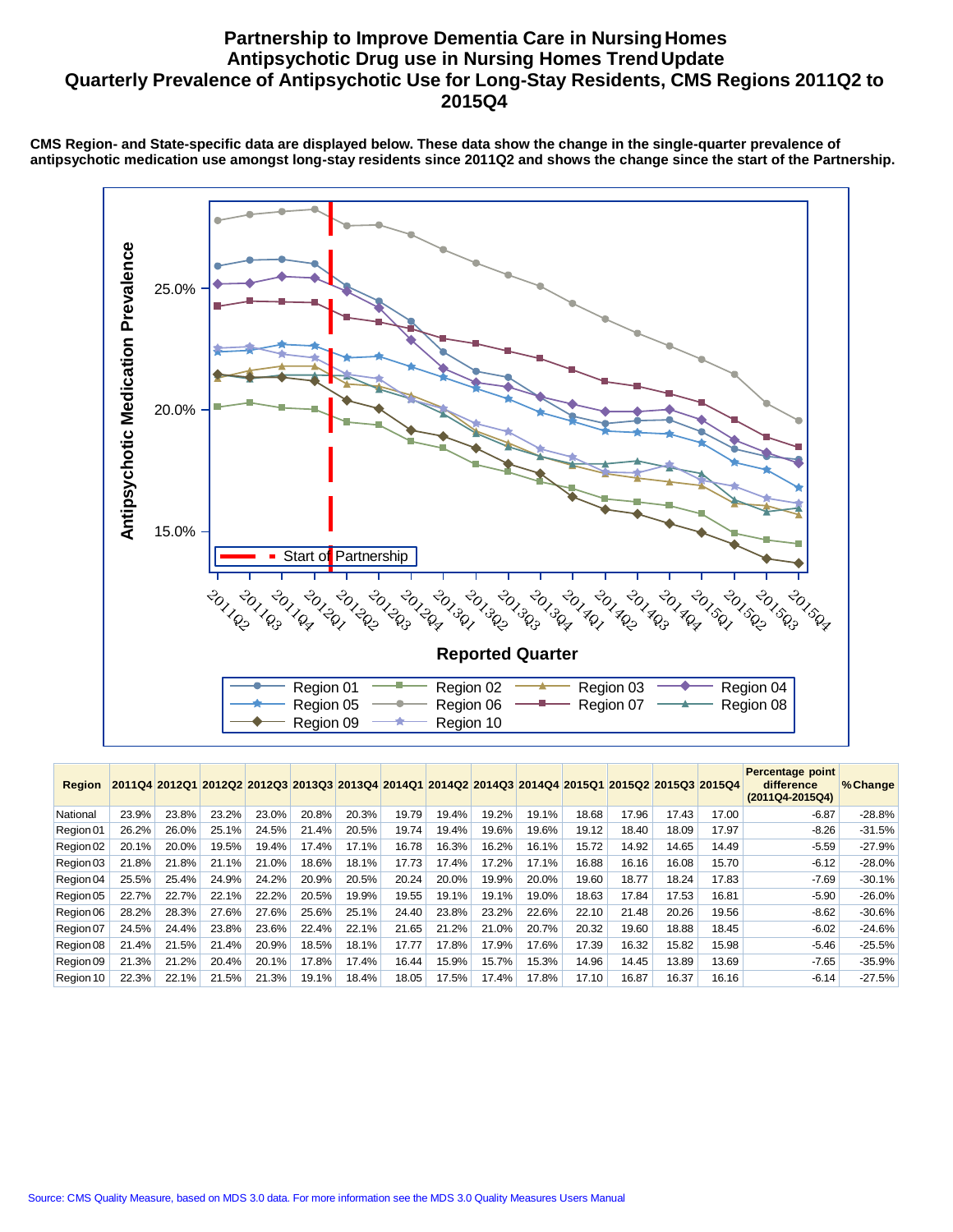## **Partnership to Improve Dementia Care in Nursing Homes Antipsychotic Drug use in Nursing Homes Trend Update Quarterly Prevalence of Antipsychotic Use for Long-Stay Residents, States 2011Q2 to 2015Q4**

| <b>State</b>                |                |                |                |                |                | 2011Q4 2012Q2 2012Q4 2013Q2 2013Q4 2014Q2 2014Q4 2015Q2 2015Q4 |                |                |                | Percentage point<br>difference<br>(2011Q4-2015Q4) | % Change             |
|-----------------------------|----------------|----------------|----------------|----------------|----------------|----------------------------------------------------------------|----------------|----------------|----------------|---------------------------------------------------|----------------------|
| <b>ALABAMA</b>              | 27.3%          | 26.5%          | 24.0%          | 22.2%          | 22.2%          | 22.4%                                                          | 21.9%          | 20.58          | 19.61          | $-7.71$                                           | $-28.2%$             |
| <b>ALASKA</b>               | 13.7%          | 13.0%          | 12.4%          | 11.8%          | 12.8%          | 14.8%                                                          | 16.4%          | 14.85          | 15.04          | 1.30                                              | 9.5%                 |
| <b>ARIZONA</b>              | 22.7%          | 21.7%          | 20.9%          | 20.2%          | 20.7%          | 17.5%                                                          | 17.7%          | 17.56          | 17.04          | $-5.70$                                           | $-25.1%$             |
| <b>ARKANSAS</b>             | 26.1%          | 25.3%          | 25.5%          | 24.4%          | 22.8%          | 19.9%                                                          | 17.9%          | 17.03          | 16.89          | $-9.23$                                           | $-35.3%$             |
| <b>CALIFORNIA</b>           | 21.6%          | 20.4%          | 19.2%          | 18.4%          | 17.1%          | 15.8%                                                          | 15.2%          | 14.21          | 13.46          | $-8.10$                                           | $-37.6%$             |
| <b>COLORADO</b>             | 19.9%          | 20.3%          | 19.4%          | 17.5%          | 16.4%          | 16.1%                                                          | 15.9%          | 15.30          | 14.95          | $-4.95$                                           | $-24.9%$             |
| CONNECTICUT                 | 26.0%          | 25.0%          | 23.2%          | 21.6%          | 21.0%          | 20.3%                                                          | 20.5%          | 18.60          | 16.90          | $-9.14$                                           | $-35.1%$             |
| <b>DELAWARE</b>             | 21.3%          | 22.6%          | 20.9%          | 16.8%          | 15.5%          | 14.7%                                                          | 14.8%          | 14.25          | 12.55          | $-8.74$                                           | $-41.1%$             |
| <b>DISTRICT OF COLUMBIA</b> | 20.0%          | 18.8%          | 18.2%          | 17.6%          | 14.5%          | 15.0%                                                          | 14.1%          | 12.78          | 12.94          | $-7.04$                                           | $-35.3%$             |
| <b>FLORIDA</b>              | 24.5%          | 23.8%          | 23.3%          | 22.1%          | 21.2%          | 20.6%                                                          | 20.8%          | 18.89          | 16.88          | $-7.60$                                           | $-31.1%$             |
| <b>GEORGIA</b>              | 28.7%          | 28.0%          | 24.2%          | 21.8%          | 21.1%          | 20.3%                                                          | 20.2%          | 19.86          | 19.79          | $-8.87$                                           | $-30.9%$             |
| <b>HAWAII</b>               | 12.5%          | 15.3%          | 11.7%          | 11.4%          | 11.6%          | 9.1%                                                           | 8.4%           | 8.09           | 7.56           | $-4.89$                                           | $-39.3%$             |
| <b>IDAHO</b>                | 25.3%          | 25.1%          | 23.9%          | 21.9%          | 19.3%          | 18.9%                                                          | 17.2%          | 16.84          | 16.11          | $-9.23$                                           | $-36.4%$             |
| <b>ILLINOIS</b>             | 25.7%          | 25.3%          | 25.5%          | 25.2%          | 24.0%          | 23.7%                                                          | 23.1%          | 22.08          | 19.99          | $-5.71$                                           | $-22.2%$             |
| <b>INDIANA</b>              | 24.0%          | 22.9%          | 22.2%          | 20.9%          | 20.2%          | 19.2%                                                          | 18.9%          | 17.12          | 15.93          | $-8.10$                                           | $-33.7%$             |
| <b>IOWA</b>                 | 22.3%          | 21.7%          | 20.6%          | 20.2%          | 20.0%          | 19.3%                                                          | 18.9%          | 17.57          | 16.18          | $-6.16$                                           | $-27.6%$             |
| <b>KANSAS</b>               | 26.1%          | 25.2%          | 25.1%          | 23.9%          | 23.0%          | 22.8%                                                          | 22.3%          | 20.93          | 20.13          | $-5.99$                                           | $-22.9%$             |
| <b>KENTUCKY</b>             | 26.0%          | 25.2%          | 23.1%          | 22.0%          | 21.6%          | 20.9%                                                          | 21.1%          | 20.12          | 20.28          | $-5.70$                                           | $-22.0%$             |
| <b>LOUISIANA</b>            | 29.7%          | 29.1%          | 28.6%          | 27.0%          | 26.5%          | 25.1%                                                          | 25.0%          | 23.69          | 20.04          | $-9.68$                                           | $-32.6%$             |
| <b>MAINE</b>                | 27.2%          | 25.9%          | 24.2%          | 21.7%          | 20.1%          | 18.2%                                                          | 19.3%          | 18.33          | 17.44          | $-9.80$                                           | $-36.0%$             |
| <b>MARYLAND</b>             | 19.8%          | 18.5%          | 17.7%          | 16.7%          | 15.9%          | 15.8%                                                          | 14.8%          | 14.33          | 13.87          | $-5.92$                                           | $-29.9%$             |
| <b>MASSACHUSETTS</b>        | 26.7%          | 25.4%          | 24.5%          | 22.2%          | 21.2%          | 20.2%                                                          | 19.9%          | 18.93          | 19.05          | $-7.67$                                           | $-28.7%$             |
| <b>MICHIGAN</b>             | 16.4%          | 15.8%          | 15.5%          | 14.4%          | 13.9%          | 13.4%                                                          | 13.7%          | 13.36          | 13.17          | $-3.22$                                           | $-19.7%$             |
| <b>MINNESOTA</b>            | 19.0%          | 18.1%          | 18.0%          | 17.3%          | 16.6%          | 15.3%                                                          | 14.6%          | 13.54          | 13.69          | $-5.34$                                           | $-28.1%$             |
| <b>MISSISSIPPI</b>          | 26.6%          | 26.6%          | 25.3%          | 24.4%          | 24.3%          | 23.0%                                                          | 23.1%          | 21.92          | 20.45          | $-6.13$                                           | $-23.1%$             |
| <b>MISSOURI</b>             | 26.1%          | 25.3%          | 24.9%          | 24.4%          | 23.1%          | 21.6%                                                          | 20.7%          | 20.10          | 19.19          | $-6.95$                                           | $-26.6%$             |
| <b>MONTANA</b>              | 21.5%          | 19.5%          | 19.5%          | 19.2%          | 17.2%          | 16.3%                                                          | 16.9%          | 15.48          | 14.85          | $-6.63$                                           | $-30.9%$             |
| <b>NEBRASKA</b>             | 22.3%          | 22.6%          | 22.9%          | 22.2%          | 22.7%          | 21.4%                                                          | 21.6%          | 20.45          | 18.67          | $-3.66$                                           | $-16.4%$             |
| <b>NEVADA</b>               | 20.3%          | 21.1%          | 20.2%          | 20.4%          | 19.7%          | 18.8%                                                          | 18.4%          | 17.47          | 15.28          | $-4.99$                                           | $-24.6%$             |
| <b>NEWHAMPSHIRE</b>         | 25.5%          | 24.0%          | 23.7%          | 21.1%          | 20.1%          | 18.4%                                                          | 18.8%          | 16.87          | 17.63          | $-7.90$                                           | $-31.0%$             |
| <b>NEW JERSEY</b>           | 17.9%          | 17.5%          | 17.1%          | 15.9%          | 15.1%          | 14.2%                                                          | 14.1%          | 13.16          | 12.80          | $-5.11$                                           | $-28.5%$             |
| <b>NEWMEXICO</b>            | 21.7%          | 20.0%          | 22.2%          | 20.7%          | 18.1%          | 17.3%                                                          | 16.1%          | 17.19          | 16.96          | $-4.71$                                           | $-21.7%$             |
| <b>NEW YORK</b>             | 21.3%          | 20.8%          | 19.7%          | 18.9%          | 18.2%          | 17.6%                                                          | 17.3%          | 16.04          | 15.47          | $-5.84$                                           | $-27.4%$             |
| NORTH CAROLINA              | 21.4%          | 20.7%          | 18.0%          | 16.0%          | 15.6%          | 14.8%                                                          | 15.3%          | 14.81          | 14.39          | $-7.05$                                           | $-32.9%$             |
| NORTH DAKOTA<br>OHIO        | 21.3%          | 20.6%<br>25.0% | 19.8%          | 18.5%<br>23.3% | 18.7%          | 18.3%                                                          | 19.3%          | 19.11          | 18.21          | $-3.09$                                           | $-14.5%$<br>$-24.2%$ |
| <b>OKLAHOMA</b>             | 25.4%          | 27.3%          | 24.5%          | 22.7%          | 22.0%<br>21.7% | 21.6%<br>20.9%                                                 | 22.0%<br>21.0% | 20.37<br>19.88 | 19.30<br>19.40 | $-6.15$<br>$-7.92$                                | $-29.0%$             |
| <b>OREGON</b>               | 27.3%          | 20.0%          | 25.5%          |                |                |                                                                |                |                |                |                                                   |                      |
| PENNSYLVANIA                | 21.5%          |                | 19.2%          | 18.6%          | 18.3%          | 17.1%                                                          | 18.5%          | 17.34<br>16.57 | 16.92          | $-4.56$                                           | $-21.2%$             |
| RHODE ISLAND                | 22.3%<br>24.0% | 21.7%<br>23.1% | 21.1%<br>20.2% | 19.4%<br>19.3% | 18.8%<br>17.5% | 17.9%<br>16.5%                                                 | 17.6%<br>17.2% | 17.00          | 16.05<br>17.21 | $-6.26$<br>$-6.78$                                | $-28.1%$<br>$-28.3%$ |
|                             |                |                |                |                |                |                                                                |                |                |                |                                                   |                      |
| <b>SOUTHCAROLINA</b>        | 20.7%          | 20.7%          | 18.3%          | 16.9%          | 15.5%          | 15.6%                                                          | 15.5%          | 14.25          | 13.92          | $-6.78$                                           | $-32.8%$             |
| <b>SOUTH DAKOTA</b>         | 21.5%          | 21.3%          | 20.5%          | 18.8%          | 18.6%          | 18.1%                                                          | 18.4%          | 17.66          | 16.52          | $-5.00$                                           | $-23.2%$             |
| <b>TENNESSEE</b>            | 30.0%          | 29.0%          | 27.2%          | 23.9%          | 23.4%          | 22.7%                                                          | 22.8%          | 20.56          | 19.31          | $-10.64$                                          | $-35.5%$             |
| <b>TEXAS</b>                | 28.8%          | 28.2%          | 28.0%          | 27.3%          | 26.5%          | 25.3%                                                          | 23.8%          | 22.48          | 20.15          | $-8.70$                                           | $-30.1%$             |
| <b>UTAH</b>                 | 27.1%          | 27.1%          | 26.4%          | 24.5%          | 21.7%          | 23.1%                                                          | 21.2%          | 16.60          | 18.17          | $-8.94$                                           | $-33.0%$             |